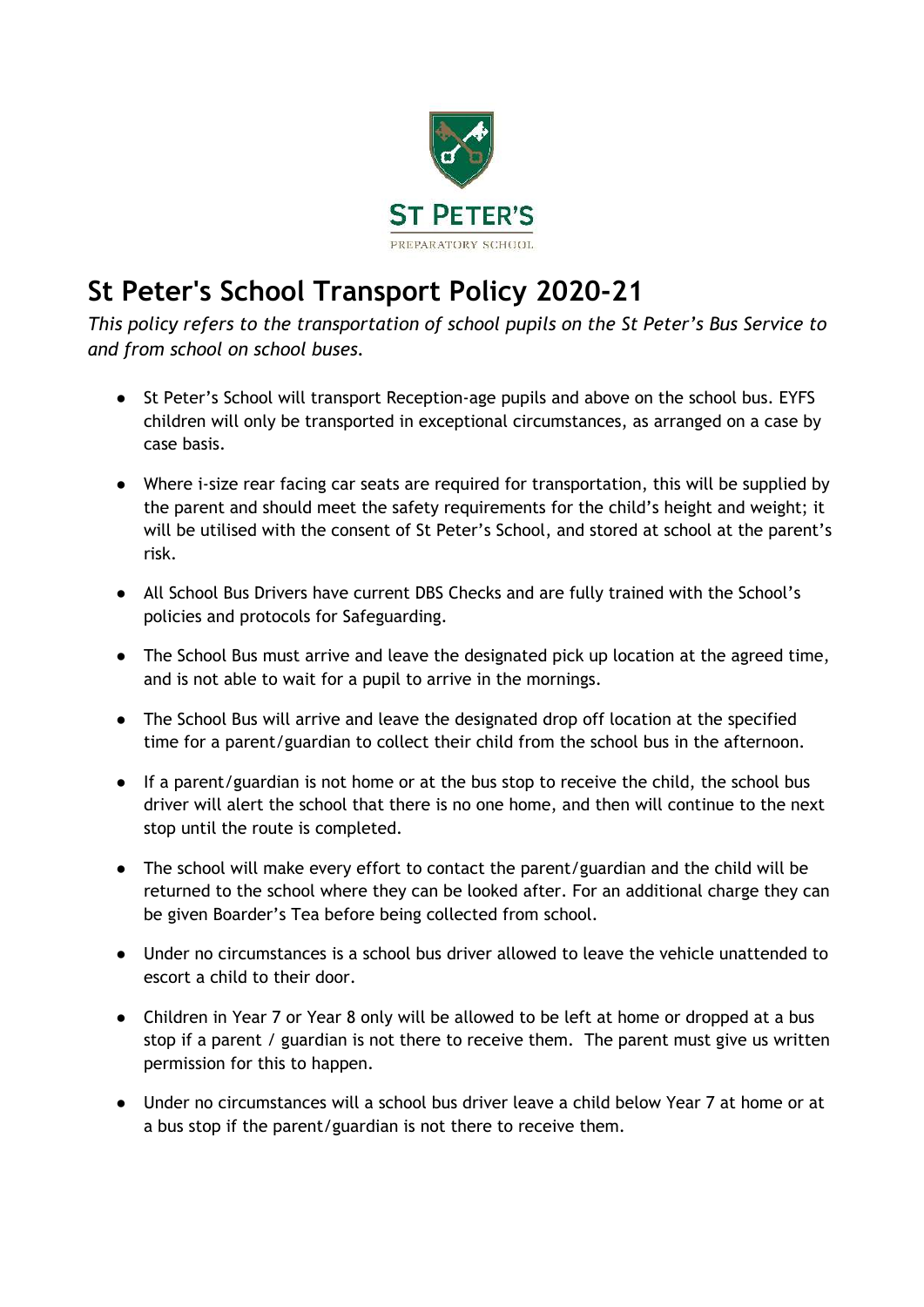- Non emergency communication regarding new transport requirements/arrangements will be made directly with the Transport Manager through the School Office with at least 24 hours notice and must not be made with the school bus driver via text message or mobile phone calls.
- The school reserves the right to cancel the service due to inclement weather which might make the journey dangerous eg. heavy snow and ice.
- The Parent/Guardian will be called as soon as a decision is made to cancel the transport. In most cases this will correspond with the school also being closed.